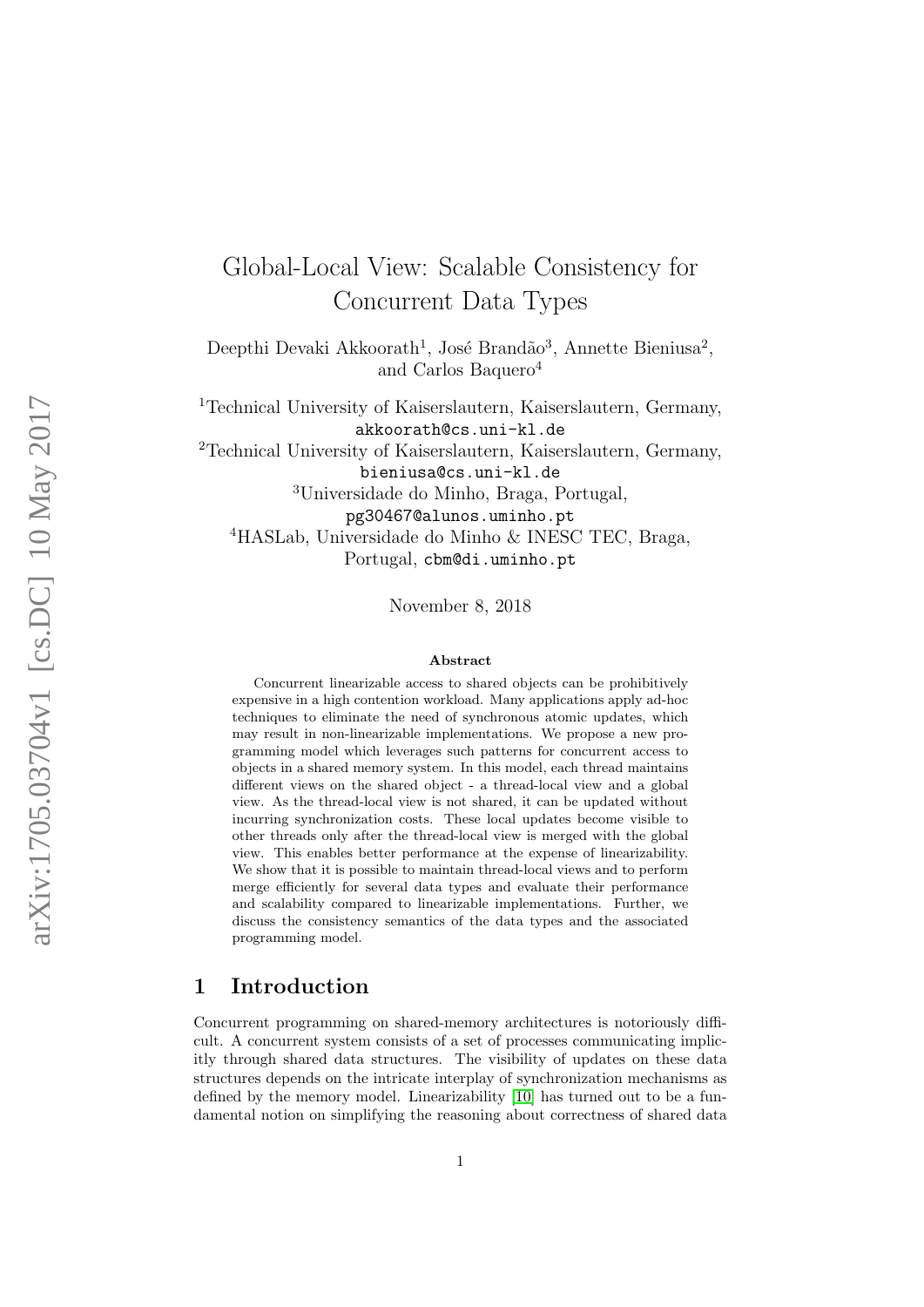structures for programmers. This consistency model formalizes the notion of atomicity for high-level operations. In an execution, every method call is associated with a linearization point, a point in time between its invocation and its response. The call appears to occur instantaneously at its linearization point, behaving as specified by the sequential definition.

While linearizability is very useful for reasoning about the correctness of concurrent data structures, its implementation can be prohibitively expensive. As the number of cores increases in a multi-core system, the synchronization cost becomes more apparent that, it favors the relaxation of the concurrent objects semantics for scaling the programs [\[17\]](#page-15-1). In practice, programming patterns are emerging that attempt to limit the associated cost of the required synchronization on the memory accesses. For example, in the widely-used messaging library ZeroMQ, adding messages to the queue is at the core of the application. While lock-free linearizable queues are fast, the developers observed that enqueuing new messages was affecting the overall performance, especially in high contention workloads [\[18\]](#page-15-2). However, only the relative order of messages from a single thread are relevant for the semantics of the message queue; it is not necessary to maintain a strict order of enqueue operations when two independent threads try to insert messages concurrently into the queue. To overcome the performance penalty, the developers re-engineered their message queue such that multiple messages are added as a batch, thus using only one single atomic operation.

For another example, consider a shared counter that is concurrently updated by several threads. The final value of the counter must include all increments performed, but the order of increments is not relevant since all increments are commutative. If each increment executed by each thread is an atomic operation made visible to all other threads, it can become a bottleneck limiting the performance of the program [\[5\]](#page-14-0). In many cases, it is sufficient to execute the increment on some thread-local variable and to apply a combined update to the shared object.

In this paper, we propose a new programming model for shared objects that leverages the different views of an object, the global-local view model. In this model, each thread has a local view of the object which is isolated from other threads. Threads update and read the local view. The local updates, though visible in a local view, are made visible on a global view only after an explicit two-way merge operation is performed. The other threads observe these changes once they synchronize, by merge, their local view with the global view. As the local view is non-shared, the local updates can be executed without requiring synchronization, thus enabling better performance, albeit at the expense of linearizability.

In addition to the local operations, the model also provides synchronous operations on the global view. Consider, for example, a queue where the enqueues have been executed on the local view. To guarantee that the elements are dequeued only once, dequeues are executed atomically on the global view. We call the operations that perform only on local view, weak operations and those on global view, strong operations. Combining operations on the global and the local views, we can build data types with customizable semantics on the spectrum between sequential and purely mergeable data types. Mergeable data types provide only weak and merge operations; hybrid mergeable data types offer both weak and strong operations. An application that uses a hybrid mergeable data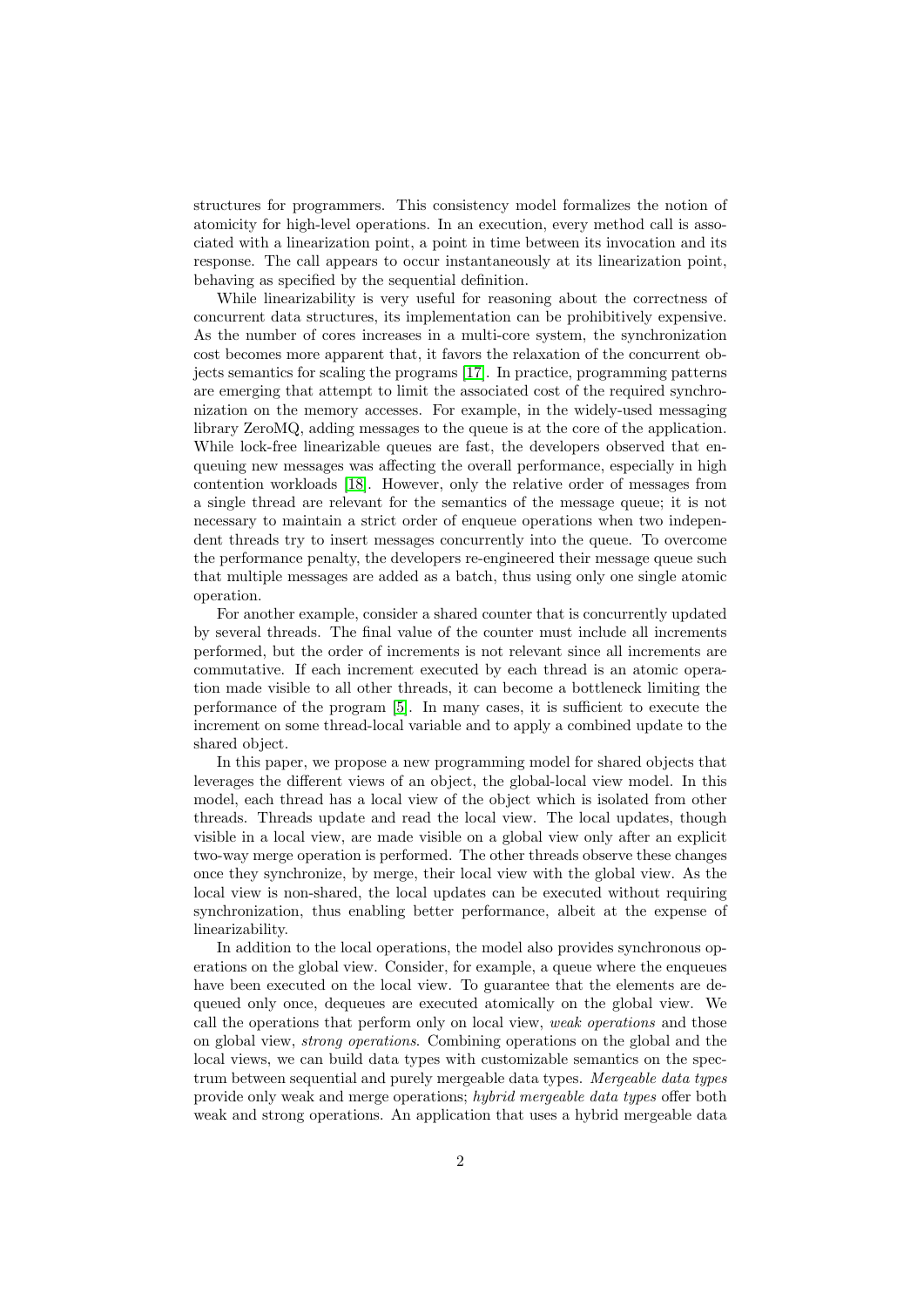type may use weak updates when a non-linearizable access is sufficient and can switch to use only strong operations when stronger guarantees are required.

In distributed systems, mergeable data types [\[16,](#page-15-3) [7\]](#page-14-1) are already widely in use. In this setting, each replica can be concurrently updated without requiring any synchronization and can later be merged with other replicas, while it is guaranteed that all nodes reach a convergent state once all updates have been delivered. To our knowledge, the applicability of such data types in a multi-core shared-memory setting has not been explored systematically, yet. In previous work, we have demonstrated how such types can be employed in Software Transactional Memory to prevent aborts by resolving conflicts automatically [\[3\]](#page-14-2). In another work, Doppel [\[15\]](#page-15-4), an in-memory multi-core database, uses a per-core replica of objects and type-specific merge operations to parallelize conflicting transactions.

Contributions This paper makes the following contributions:

- 1. We propose a new programming model, global-local view, for scalable multi-threaded applications that implements an adaptable trade-off between update visibility and synchronization cost (Section [3\)](#page-4-0).
- 2. We provide a unified operational model of mergeable and hybrid data types and give a formal definition of their consistency semantics (Section [5\)](#page-8-0).
- 3. We discuss the implementation of a mergeable counter, a hybrid counter, and a hybrid queue (Section [4\)](#page-5-0) and compare their scalability with their linearizable counterparts in both low and high contention workloads (Section [6\)](#page-10-0).

In our preliminary work [\[4\]](#page-14-3), we propose a mergeable counter and bag implementation. In contrast, this paper explores the concept of mergeability in depth by providing a formal model, specifications of further data types and an experimental evaluation.

# 2 Related Work

Programming models: Maintaining per-thread replicas and performing updates on them has been considered by different programming models in the literature. In Concurrent Revisions [\[6\]](#page-14-4), a forked thread's state is initially, a copy of its parent thread's state. The forked thread makes changes on its copy which is merged to the parent thread when it is joined back. During the join, conflicting updates are resolved using type-specific merge operations. The focus of this work is on fork-join model, where threads can communicate their state only when they join their parent. In contrast, we provide a generic model for the data types where a two-way merge and strong updates can share states among the threads at any point in the execution, thus enabling the applications to tune their use.

Global Sequence Protocol (GSP) [\[8\]](#page-14-5) is a model for replicated and distributed data systems. Similar to our model, GSP has a global state which is represented as a sequence of operations. Each client stores a prefix of this global sequence.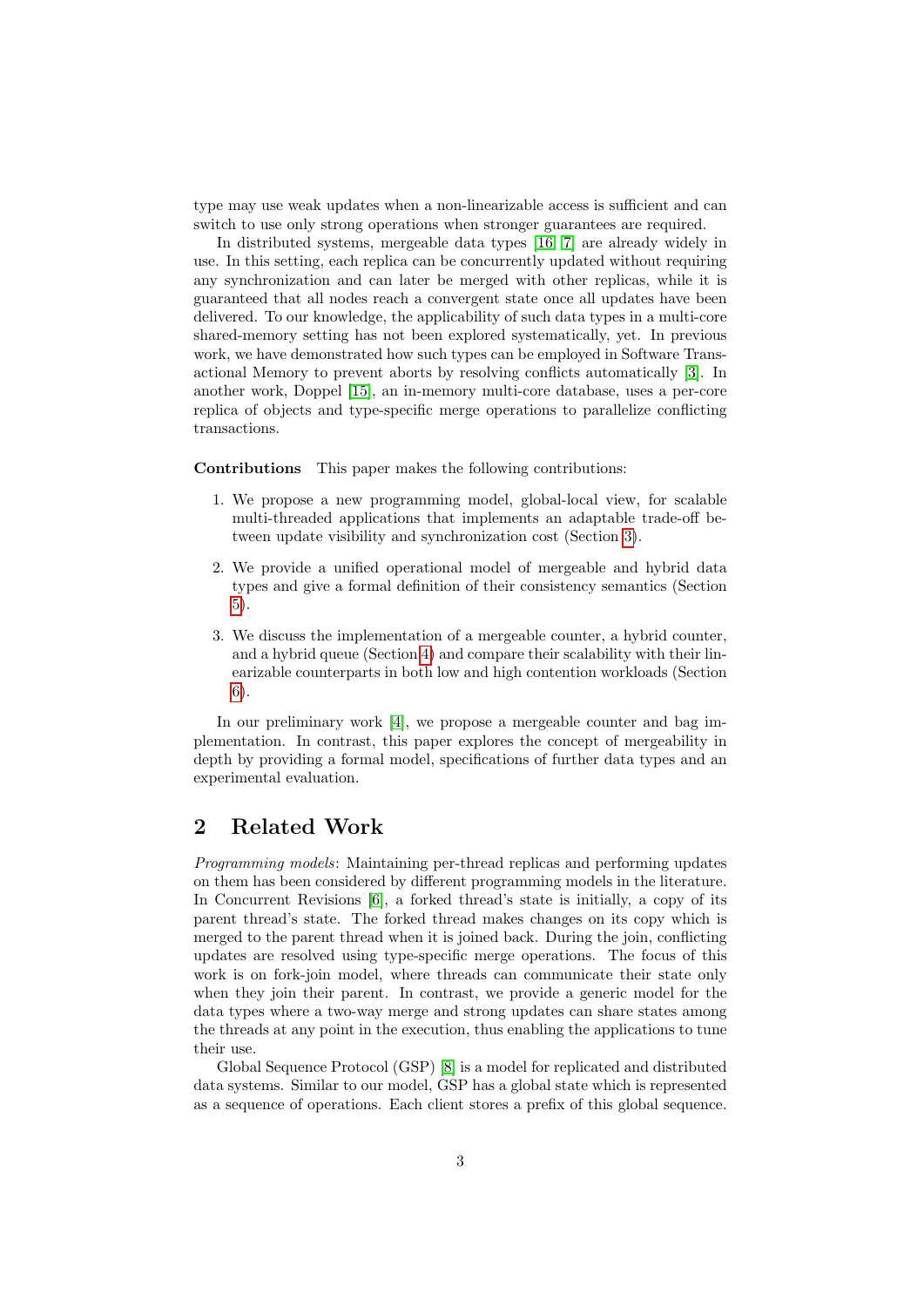The updates by client are first appended to the local sequence of pending operations and then broadcast to other replicas using a reliable total order broadcast protocol which enforces a single order on the global sequence. Since GSP addresses a distributed system's system model, with no bounds on message delays, there is much less control on replica divergence and liveness of the global sequence evolution. In contrast, here we address a shared-memory concurrent architecture that allows to reason about bounds on divergence and stronger progress guarantees on the evolution of shared state.

Read-copy-update (RCU) [\[9\]](#page-15-5) is a synchronization mechanism to allow processes to read a shared object while a concurrent modification is in progress. Similar to our model, multiple versions of the object are maintained so that readers observe consistent state while a modification is in progress. However, RCU is suited only for a single writer-multiple readers scenario. Read-log-update (RLU) [\[13\]](#page-15-6) is an improvement over RCU that allows concurrent writers. Unlike our model, concurrent writes are serializable which is achieved by serializing the writes or by fine-grained locking.

Relaxed consistency models: Many models attempt to relax the strict semantics of linearizability[\[10\]](#page-15-0) to achieve better performance. Quasi linearizability [\[1\]](#page-14-6) allows each operation to be linearized at a different point at some bounded distance from its strict linearization point. For example, a queue that dequeues in a random order, but never returns empty if the queue is not empty, is a quasi linearizable queue. Quasi linearizability, thus allows more parallelism by allowing flexible implementations. Our work is complimentary to this model, allowing a flexible combination of strong and weak updates to achieve different consistency semantics. Weak and medium future linearizability [\[11\]](#page-15-7) is applicable to the data types implemented using futures which allow flexible reordering of the operations. Others models, such as k-linearizability [\[2\]](#page-14-7) and quiescent consistency [\[19\]](#page-15-8), also define the correctness based on some sequential history, possible reordered, of the operations.

Mergeable Data Types: The idea of concurrent updates to the replicas of an object and merging them to a convergent state was formalized by Conflict free Replicated Data Types (CRDTs) [\[16\]](#page-15-3), which are now widely used in distributed replicated data systems. The properties of CRDTs, such as commutative operations and a semi-lattice structure, guarantee that concurrent updates can be safely executed on different replicas and later merged to get a consistent state on all replicas. The high network latency and possible reordering of messages in distributed system resulted in properties of CRDTs much different from what is required in a shared memory system. In this paper, we show implementations of mergeable data types that are tailored for shared memory concurrent programs.

Even though no consolidated theory on mergeable data types exists in the shared memory ecosystem, there have been systems that use such types with restricted properties. Doppel [\[15\]](#page-15-4) is a multi-core database that uses a mechanism called phase reconciliation to parallelize conflicting transactions. When a high contention workload is detected, Doppel switches to a split phase where the transaction updates per-core copy of the objects. At the end of the split phase, per-core copies are merged. Only operations that are commutative are executed in the split phase, thus guaranteeing serializability.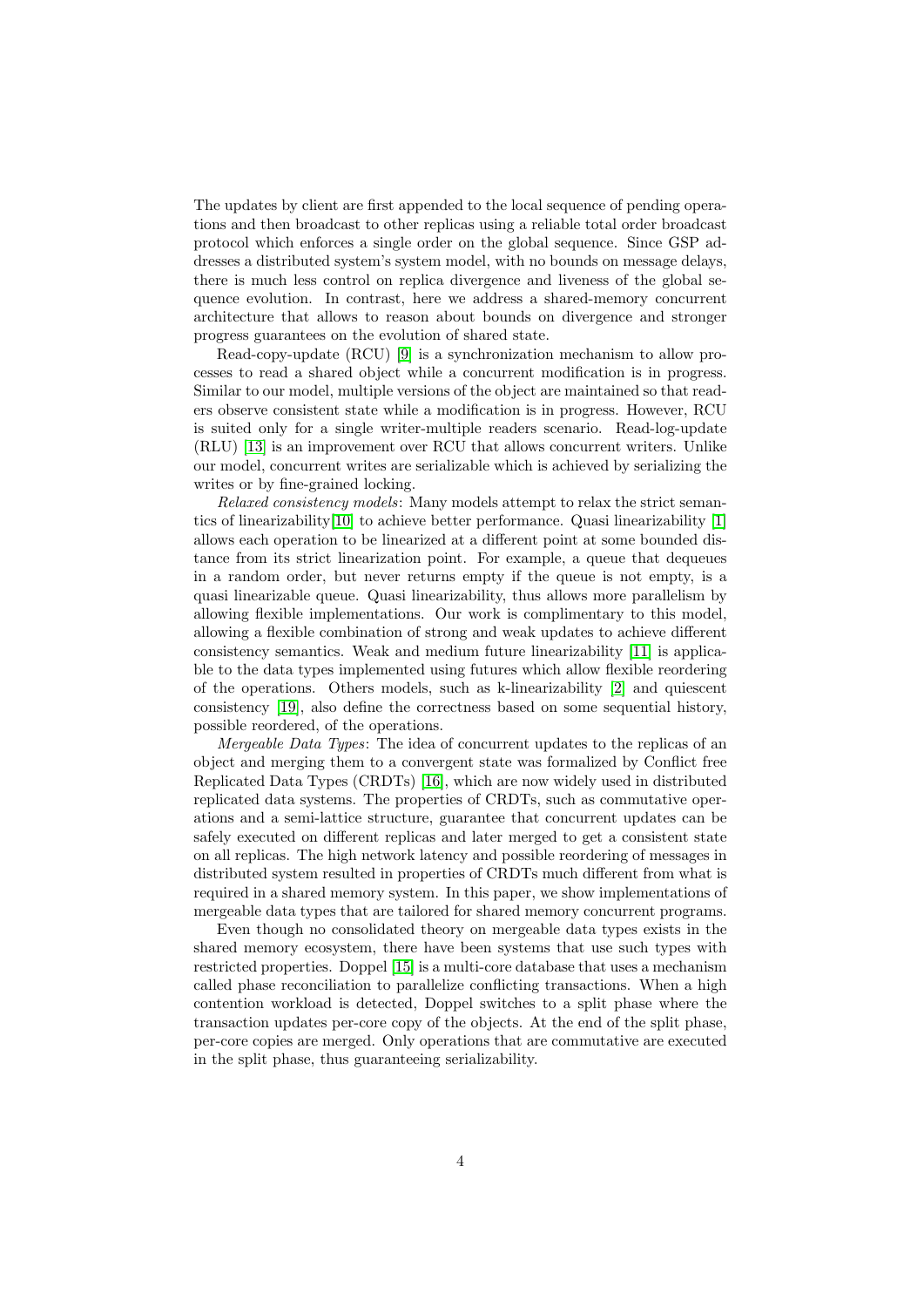## <span id="page-4-0"></span>3 Programming Model

The system we consider is built upon a classical shared-memory architecture as supported by specifications such as the  $C++$  or Java memory models. We assume that the system consists of a variable number of threads. Any thread can spawn new threads that may outlive their parent thread. The system distinguishes two types of memory: local memory is associated to a single thread and can only be accessed by this thread; shared memory can be accessed by any thread. Communication and coordination between the threads are done via shared-memory objects; we assume that there are no side channels. In particular, spawned threads do not inherit local objects from their parents.

Each shared object o has a global copy that is accessible by all threads that have a reference to it. In addition, each thread has its own local copy of o. A thread may update and read its own local copy, but it is not accessible by any other thread. The local updates are incorporated into the global copy when a merge operation is executed. Conflicting (non-commutative) updates from concurrent threads are resolved by a type-specific merge operation. In addition to the local updates and reads, the model also provides updates and read directly on the global copy. This gives flexibility for the data type semantics and the implementation of the underlying data structure.

An operation opKind on an object in the global-local view model can be formalized as a function

$$
\mathsf{opKind}_t(m,g,s_t,l_t) = (r,g',s_t',l_t')
$$

where m comprises the (optional) type-specific update(u) or query(q) method applied on the object,  $q$  denotes the shared global object on which the operation is applied, and  $t$  is a thread identifier that refers to the non-shared local version  $(s_t, l_t)$  of the object. Here,  $s_t$  denotes a local snapshot of the shared object state q which gets updated upon synchronization, and  $l_t$  refers to the local updates not yet incorporated in the shared global state  $g$ . The operation returns a tuple  $(r, g', s'_t, l'_t)$  where r is the return value of the method m and the other variables refer to the updated global  $g'$  and local state  $s'_t, l'_t$ . State variables –  $g, s_t, l_t$  – are each modeled as a sequence of updates, initially empty; a sequence  $x$  can be concatenated with another sequence y (or a single update), denoted by  $x \cdot y$ .

Following are the basic operations in the global-local view model; these are type-independent:

• pull updates the local object snapshot with the global object state; local operations are not changed.

$$
\text{pull}_t(g, s_t, l_t) = (\bot, g, g, l_t)
$$

• weakRead returns the result of a type-specific read-only operation  $q$  on the state obtained by applying local updates on the local snapshot.

$$
\mathsf{weakRead}_{t}(q,g,s_t,l_t) = (q(s_t \cdot l_t), g, s_t, l_t)
$$

• strong Read returns the result of a type-specific read-only operation q on the state obtained by applying local updates on global state. Neither the global state nor the local snapshot are changed.

$$
\mathsf{strongRead}_{t}(q,g,s_t,l_t) = (q(g \cdot l_t), g, s_t, l_t)
$$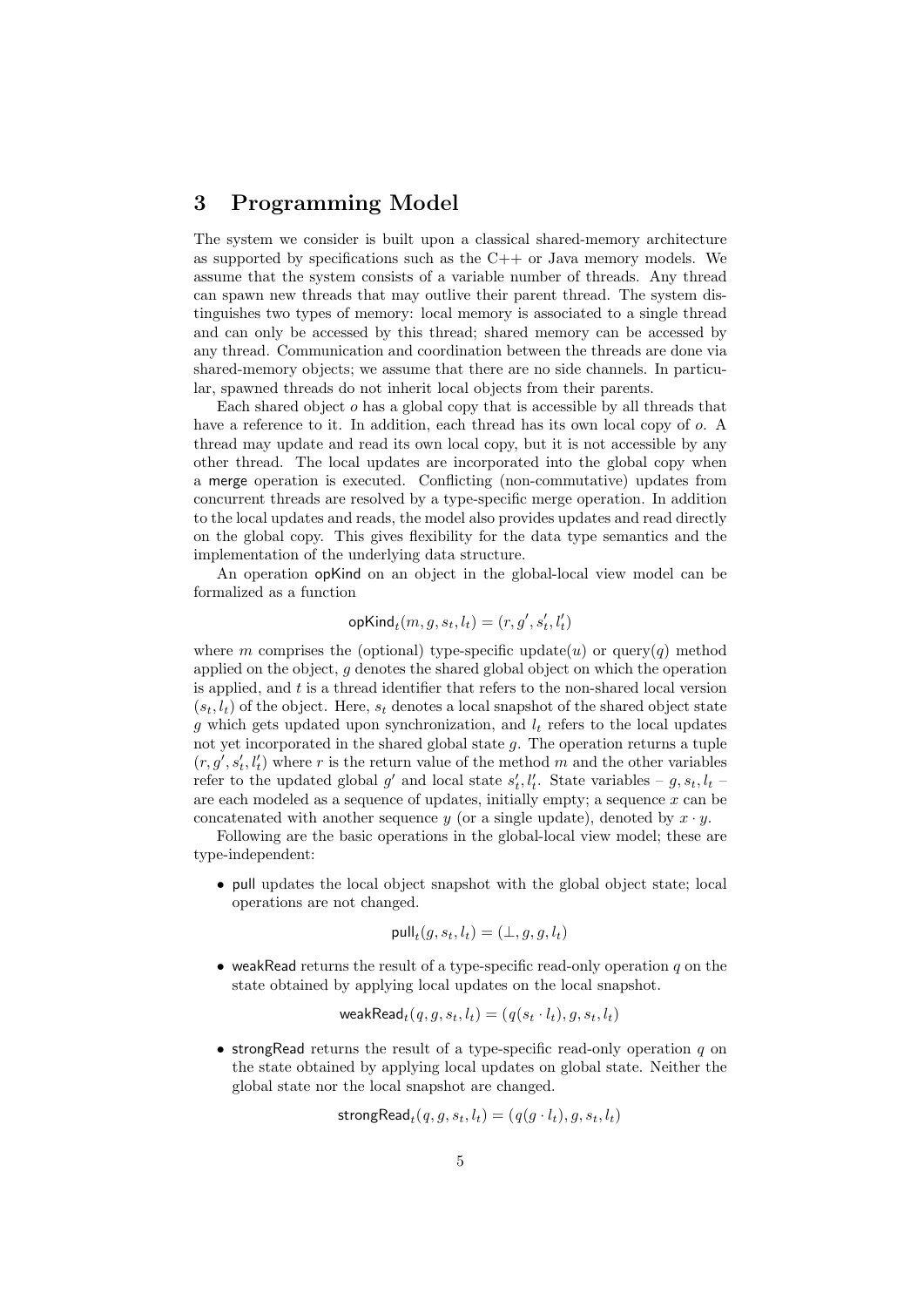• weakUpdate applies the update method  $u$  on the local copy without any synchronization to the global state.

weak $\mathsf{Update}_t(u, g, s_t, l_t) = (s_t \cdot l_t \cdot u, g, s_t, l_t \cdot u)$ 

• strong Update applies the update method  $u$  on the global state atomically. The previous weak updates that are batched in  $l_t$  are not merged at this point.

 $\textsf{strongUpdate}_t(u, g, s_t, l_t) = (g \cdot u, g \cdot u, s_t, l_t)$ 

• merge incorporates the local updates to the global states and updates the local snapshot.

 $\mathsf{merge}_t(g, s_t, l_t) = (\bot, g', g', \bot)$ 

where  $g' = merge(g, (s_t, l_t))$  and merge is type specific merge operation. In general, if the updates are commutative,  $g' = g \cdot l_t$ . The data types can also specify a conflict resolving merge operation, in case of non-commutative concurrent updates.

While weakRead and weakUpdate act exclusively on the local copy, strongRead and strongUpdate act on the global state. The combination of these two operations supports flexible optimizations on each individual data type. For example, a queue can guarantee that an element is dequeued only once by executing dequeues in strongUpdate. At the same time, enqueues can be applied as weakUpdate and merged later for better performance. For an integer counter, we may want to enforce a weak limit on the maximum value, i.e. its value should not diverge arbitrarily from the defined maximum value. Such a counter can use a strongRead to check the global value to adapt the merge frequency or to switch to a fully synchronized version.

# <span id="page-5-0"></span>4 Data Types

Each mergeable type defines a subset of the basic operations from the globallocal view model, depending on the semantics needed. A purely mergeable counter defines only weak operations and merge, while a hybrid mergeable counter also defines strong operations. In this section, we discuss the specification of several data types and their implementation.

#### 4.1 Specification

Given a sequential counter with methods *inc* (increments the counter by 1), value (returns the current value), a purely mergeable counter implements following operations.

- weakValue<sub>t</sub>() = weakRead<sub>t</sub>(value, \_,  $s_t$ ,  $l_t$ )
- $\bullet \;$  weak ${\sf Inc}_t() = {\sf weakUpdate}_t(\mathit{inc},\_,\_,l_t)$
- $merge(g,(s_t, l_t)) = g \cdot l_t$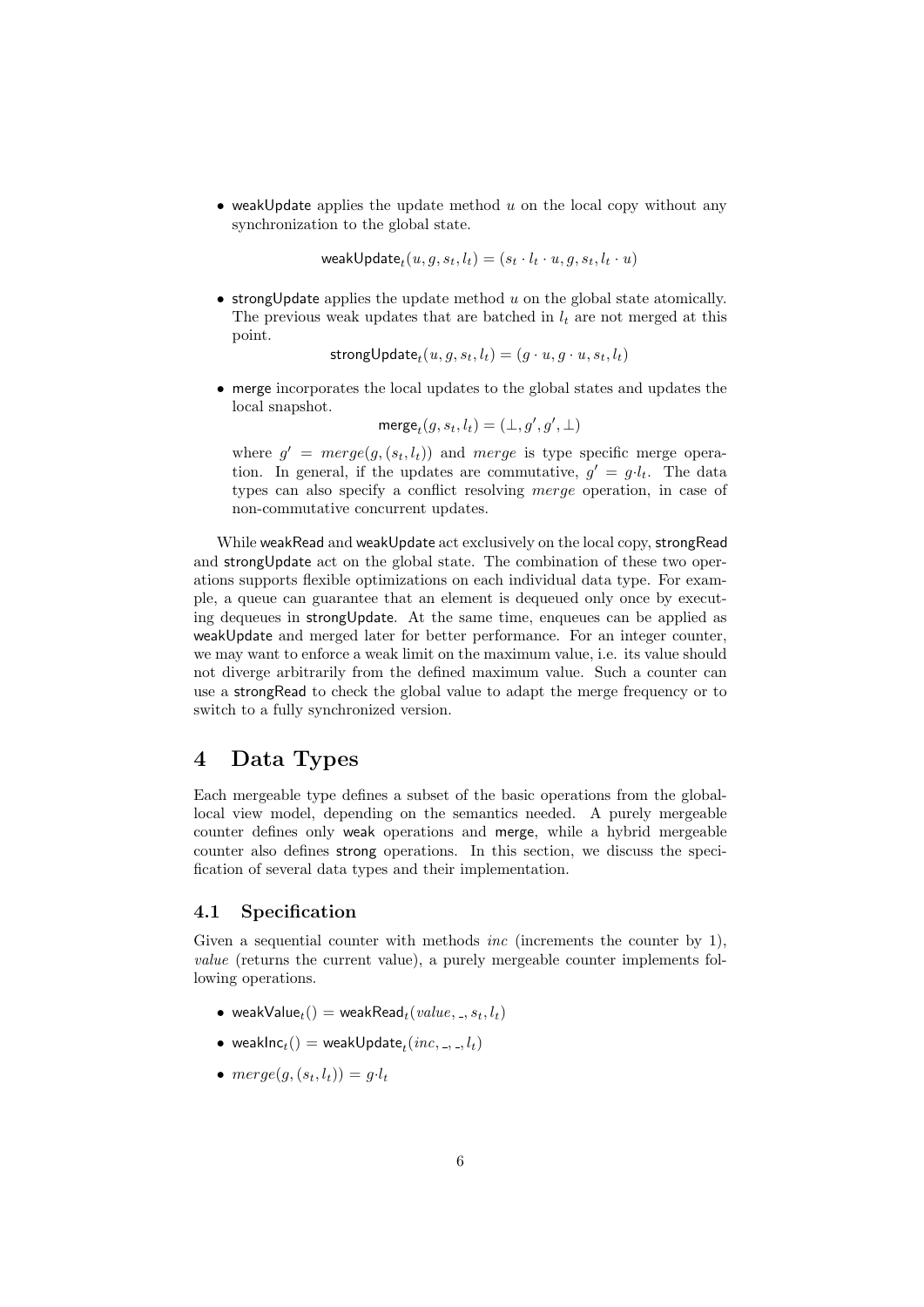The merge appends the local increments to the global sequence  $g$ , because the increments are commutative. A hybrid mergeable counter defines the following operations in addition to the above ones. The applications may choose weak or strong operations dynamically based on different criteria.

- $\bullet \;\operatorname{strongInc}_t() = \operatorname{strongUpdate}_t(\mathit{inc}, g, \_,\_)$
- $\bullet\ \text{strongValue}_t() = \text{strongRead}_t(value, g, \_, l_t)$

A sequential queue has operations  $enqueue(e)$  and  $dequeue$ . A hybrid mergeable queue with mergeable enqueue and synchronized dequeue defines the following operations:

- $\bullet$  enqueu $\mathbf{e}_t(e) = \mathsf{weakUpdate}_t(\mathit{enqueue}(e), \_,\_,l_t)$
- $\bullet\,$  dequeu ${\sf e}_t() = {\sf strongUpdate}_t(\textit{dequeue}, g, \_,\_)$
- merge $(g, (s_t, l_t)) = g \cdot l_t$

In the above semantics, if the global copy is empty, *dequeue* returns null even if there are local enqueue operations by the same thread which have not been merged yet. We can allow dequeue to include local enqueue operations by defining

 $\mathsf{dequeue}_t() = \mathsf{strongUpdate}_t(\mathit{dequeue}, g', \_, \_) \text{ with } (\_, g' \_, \_) = \mathsf{merge}_t(g, s_t, l_t).$ 

In this way we can combine the operations to give different semantics. For example, a queue with weak enqueue and weak dequeue may be useful if redundant dequeue is not a problem for the application. A queue with both strong enqueue and strong dequeue behaves as a linearizable queue.

A grow-only bag is a set that allows only add operation, and allows duplicate elements. A purely mergeable bag implements weakAdd and merge.

#### 4.2 Implementation

The implementation of (hybrid) mergeable data types consists of two parts – an object variable for local view and another for global view. Local view and global view may or may not be of same type. A generic pattern for implementing a mergeable data type MDT is given by the following (object-oriented programming inspired) pseudocode:

```
type MDT {
  ThreadLocal T1 localView ;
  T2 globalView ;
  // weakUpdate or weakRead
  op1 ( param ){
    localView . op1 ( param );
  }
  // strongupdate
  op2 ( param ){
    atomic { globalView . op2 ( param ); }
  }
```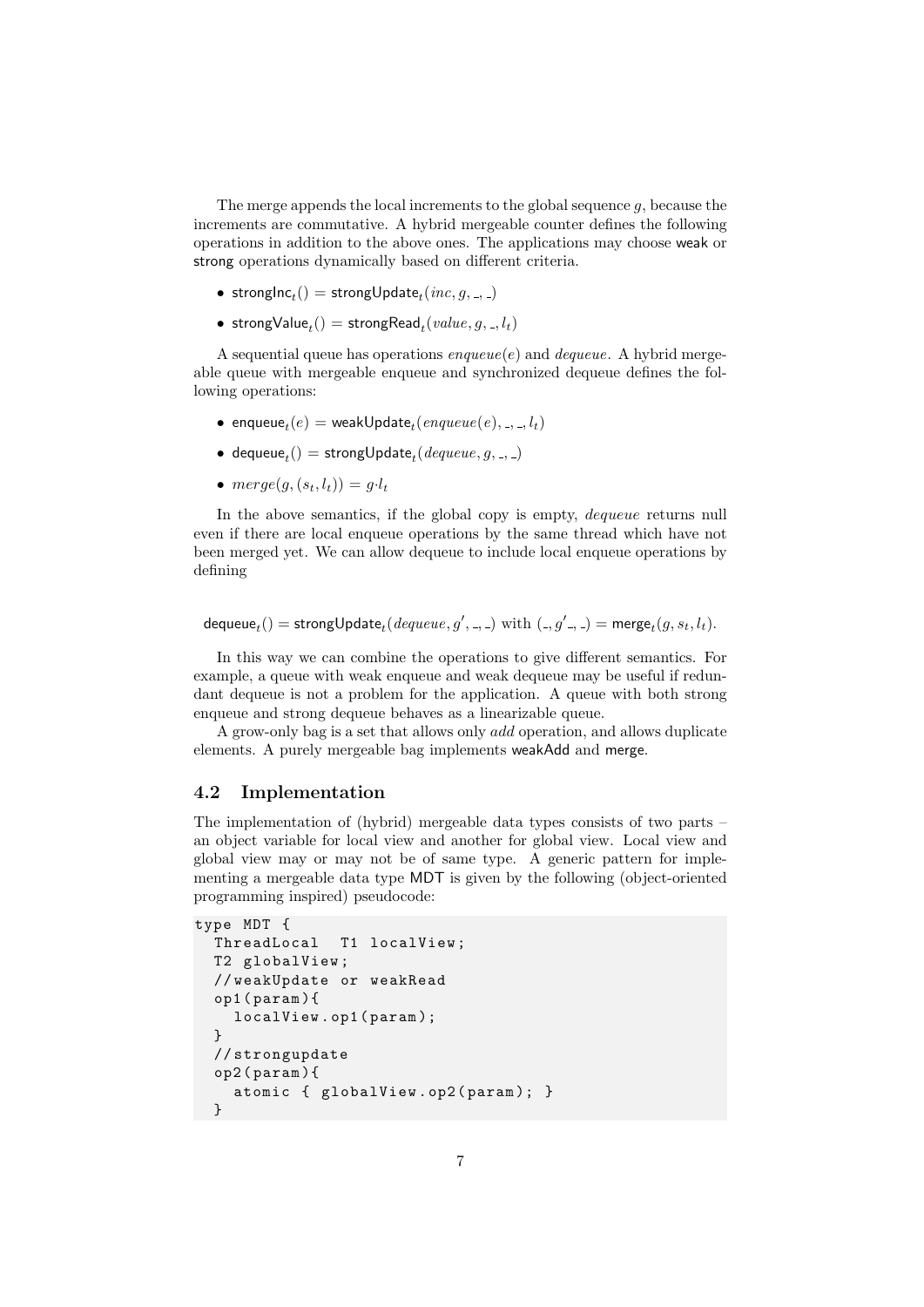```
merge (){
  atomic {
     globalView . merge ( localView );
     localView.reset(globalView);
  }
}
```
The types of localview and globalview (T1,T2) may or may not be of same type. Local views are thread-local instances as identified by ThreadLocal. A variable specified as ThreadLocal exists per thread in the thread's private storage. Many programming languages support some form of thread-local storage (TLS). A mergeable data type can also implement its own thread local storage by mapping thread ids to different instances of the object.

atomic refers to any synchronization mechanism such as mutex or lock-free techniques such as compare and swap or transactional memory that atomically executes the code block with in. op1, op2 refers to the methods implementing object's update or query operations. reset updates the local view to the global view.

weak operations are executed on the local view. The ThreadLocal descriptor guarantees that each thread is accessing its own private view. For some data types, local views are isolated from each other and the global view, by maintaining a full copy of the object in each view. For large data structures, such as list or trees, maintaining a full copy is not efficient. Thus the local views may contain references to parts of the data structures that are shared by other local views or global view. In most cases, the shared parts are not directly updated by the weak updates, but only read. For example, a  $lookUp$  on a list may first traverse the locally added items and then the shared parts of the list which are conceptually part of its local view. The mechanisms to make sure that an update on the global view does not change the local views, if it is updating the shared part, depends on the data type semantics and the underlying data structure being used. We show designs of a few data types where this can be done efficiently and correctly without copying the entire data structure.

**Counter** The global view of a mergeable counter is an integer  $q$ . The local view consists of a pair of integers  $(s, l)$ . The weak increments are collected in the variable  $l$  and added to  $q$  during the merge. This design is inspired on *sloppy* counters [\[5\]](#page-14-0), while using a local counter per thread instead of per core. The following pseudocode shows the implementation of a counter.

```
type Counter: {int g, ThreadLocal int s, ThreadLocal int 1}
weakInc () {
  1 + +;
}
strongInc (){
  atomic {g++}}
int weakValue (){
  return s+1;
}
int strongValue (){
  return g+1;
```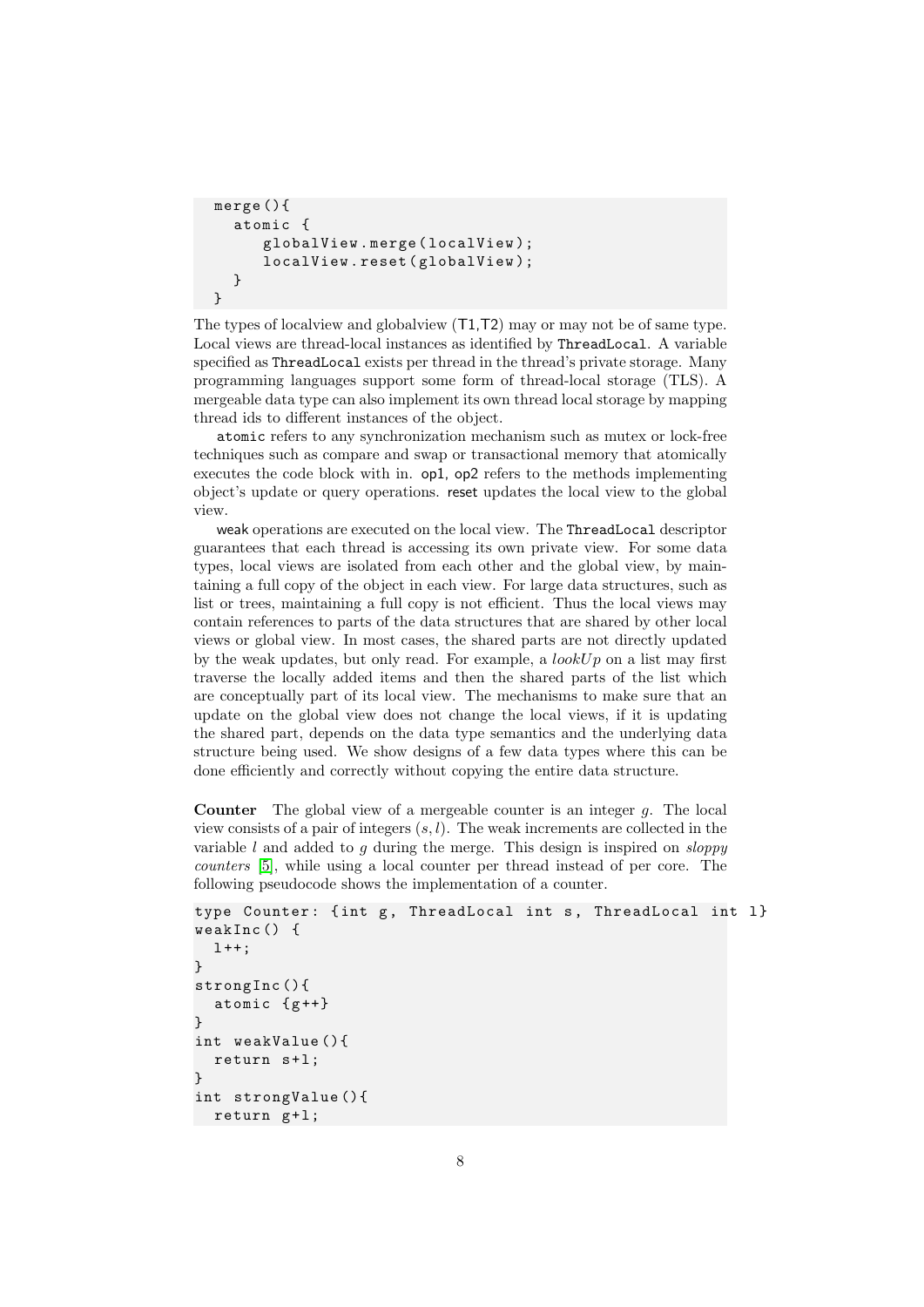<span id="page-8-1"></span>

Figure 1: Mergeable grow-only bag.

```
}
merge (){
  atomic {g \text{ += } 1; s = g; 1 = 0;}}
```
It is easy to extend this implementation to allow decrements, explicit arguments for increments/decrements, and generalize to other commutative monoids.

Grow-only bag A grow-only bag is implemented using a multi-headed list as shown in Figure [1.](#page-8-1) The thread local view consists of a pointer to the local head. A merge updates the global head of the list and does not change the local views of other threads. A lookup that traverses the list starting from the local head will never see an item that is concurrently added or merged.

Queue A hybrid mergeable queue can be implemented using a singly-linked list similar to a linearizable queue. The items enqueued are added to the tail of the list, while dequeue is performed from the head. A mergeable queue instance contains a global view – (head, tail), which points to the head and tail nodes respectively of the global list and local view – (ThreadLocal lhead, ThreadLocal ltail), which are the head and the tail of the local list of each thread. The local list collects the items enqueued by the thread that are not yet merged. The merge atomically appends the local list to the global list (Figure [2\)](#page-9-0). The time needed to merge a group of nodes is the same as the time needed to enqueue a single node. By batching the enqueues, we can reduce the number of synchronization operations, thus improving the overall throughput.

The *dequeue* operation directly updates the shared part of the list. For some data types, an update on the shared part of the data structure should preserve the old version, because local views may be keeping reference to it. However, there is no weakRead, such as a weak lookup, defined on queue that must observe a version before a concurrent dequeue. Hence, there is no need to keep those versions, which simplifies the implementation.

# <span id="page-8-0"></span>5 Correctness Definitions

The data types designed using the global-local view model exhibit weaker consistency than linearizability. We define the consistency model of mergeable and hybrid data types, named GLCONSISTENCY, based on the notion of abstract executions, following the formalization in [\[19\]](#page-15-8).

An operation issued by a process on a shared object is represented by an event e, which is a tuple  $(proc, kind, type, obj, ival, oval, stime, time)$ , where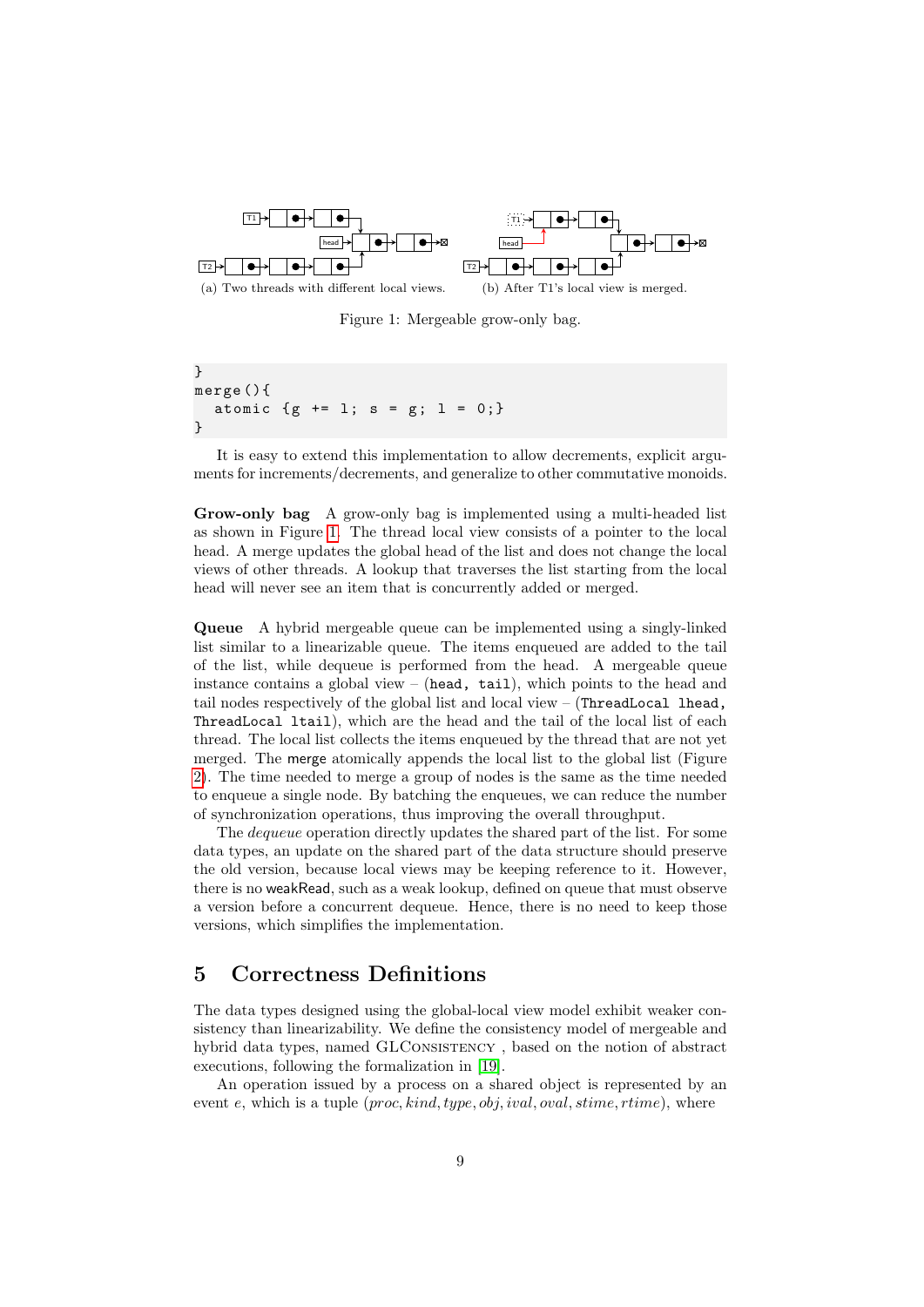<span id="page-9-0"></span>

queues.



- *proc* is the id of the thread issuing the event.
- kind denotes one of the operations defined in Section [3.](#page-4-0) (weakUpdate, weakRead etc.).
- type is the type-specific update or query method performed by the operation.
- $\bullet$  *obj* denotes the id of the object on which the operation is performed.
- *ival* refers to the input parameters for the update/query method.
- *oval* is return value of update/query method.
- $\bullet$  stime is the event invocation time. We assume an abstract global time that can be used to determine relative ordering of events happening in concurrent. threads.
- *rtime* is the event return time.

A history  $H$  is a set of events. There are different relations defined on events in a history. A session order so is a partial order on the events. Two events  $a, b$ are related by so,  $a \xrightarrow{s \circ} b$ , if both are invoked by the same thread and a returns before  $b$  is invoked. For other relations, we refer to [\[19\]](#page-15-8).

An abstract execution is a multigraph  $A = (H, vis, ar)$ . vis is a partial order relation where  $a \stackrel{vis}{\longrightarrow} b$  indicates that the effects of a are visible to b. For example, if an increment operation is visible to a read, this means that the read returns a value of the counter obtained after executing the increment. ar is a total order that specifies how concurrent operations are ordered. For example, two concurrent merge operations may be ordered based on the order of lock acquisition.

Further, the context of an event  $ext(A, e) \triangleq A|_{e, vis^{-1}, vis,ar}$  encodes the events prior to e, which may influence its return value. The specification of a data type is given by a function  $\mathcal F$  that determines the set of intended return values of an update or a query method in relation to its context.

We extend the formalism to specify GLCONSISTENCYas follows.  $e.kind \in$  $\{su, sr, wu, wr, pull, merge\}$  denotes the operations strongUpdate, strongRead, weakUpdate, weakRead, pull and merge.  $ar|_k$  denotes the subset of ar which involves only the operations where  $e.kinds \in k$  and  $(a, b) \in ar|_{k_a \to k_b} \iff$ a.kind ∈  $k_a \wedge b.kind \in k_b \wedge a \stackrel{ar}{\longrightarrow} b$ . (Similarly,  $so|_k$  defines the subset of so restricted to  $k$ ).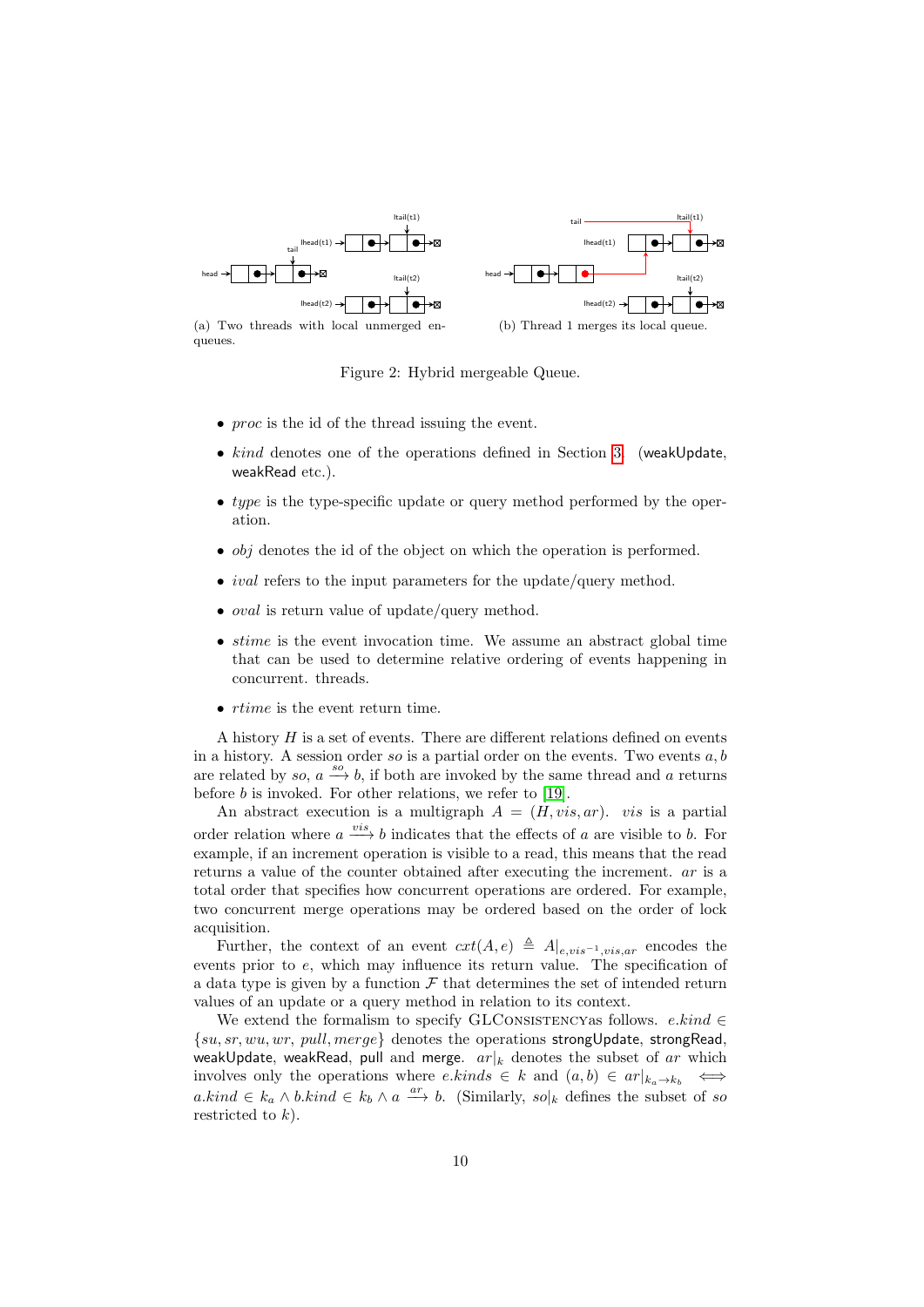GLConsistency is defined per object. Henceforth, to simplify the notation, we assume that a history contains only operations on a single object. We can extend the definition to include a general history by extending predicates to restrict the operations on the same object. (For example,  $ar|_{merge} \cap ob \subseteq vis$ , where  $a \stackrel{ob}{\longrightarrow} b$  if  $a, b$  are events applied on the same object). For a history H and A, the set of all abstract executions on H, we say that H satisfies GLCONSISTENCY, if there exists an abstract execution  $A \in \mathcal{A}$  such that A satisfies the following predicate.

#### $GLConsistency(\mathcal{F}) \triangleq GLOBALORDER\wedge THEADLOCALORDER\wedge VIS \wedge RVAL(\mathcal{F})$

 $\text{GLOBALORDER} \triangleq ar|_{su,merge} \subseteq vis \wedge ar|_{su,merge \rightarrow pull,sr} \subseteq vis$ 

THREADLOCALORDER  $\triangleq so|_{wu,wr,pull,merge} \subseteq vis \wedge so|_{wu\rightarrow sr} \subseteq vis$ 

 $VIS \triangleq vis = ar|_{su,merge} \cup ar|_{su,merge \rightarrow pull,sr} \cup so|_{wu,wr,pull,merge} \cup so|_{wu \rightarrow sr}$ 

 $\text{RVAL}(\mathcal{F}) \triangleq \forall op \in H : op. oval \in \mathcal{F}(op, ext(A, op))$ 

The updates on the global copy (strongUpdate and merge) are serializable. The reads from the global copy (strongRead and pull) observe events in this order. This is defined by GlobalOrder. ThreadLocalOrder defines the visibility of thread local operations. The visibility of a thread's operation is defined by the session order except for the strongUpdate, because strongUpdate is executing only on the global copy. However, a strongRead observes the local weakUpdates, which is captured by the predicate  $so|_{wu\to sr} \subseteq vis$ . In addition, the visibility relation is restricted by Vis, guaranteeing that two operations from different threads are related by visibility only if there is a synchronous operation on the global view between them. (Note that this predicate is the union of the predicates from GLOBALORDER and THREADLOCALORDER).

If thread A performs weakInc;merge, then thread B performs pull;weakValue,  $GLOBALORDER$  guarantees that thread A's merge is visible to thread B's pull which is again visible to its weakValue by  $\text{THREADLocalORDER}$  and by transitivity weakInc is visible to weakValue. If the thread performs a weakInc, and then a weakValue, weakInc is visible to weakValue. However, a strongInc is not visible to a following weakValue, unless there is a merge or pull before the read.

RVal is the return value consistency, which guarantees that the return value of all operations belongs to intended values based on the specification  $\mathcal{F}$ .

# <span id="page-10-0"></span>6 Evaluation

We evaluated the performance and scalability of the mergeable counter and the hybrid mergeable queue using different micro-benchmarks. As an example of real applications, we employed the hybrid queue in a breadth-first traversal on graphs. We implemented the counter in C++ and the queue in Java.

The evaluations are performed on a 12 core 2.40GHz Intel(R)  $Xeon(R)$ CPU E5-2620 processor (2 NUMA nodes) with 2-way hyper-threading, under linux 4.4.0-62 Ubuntu x86 64 and openjdk version 1.8.0 121, clang version 4.0.0 svn297204-1, boost 1.58.0.1ubuntu1.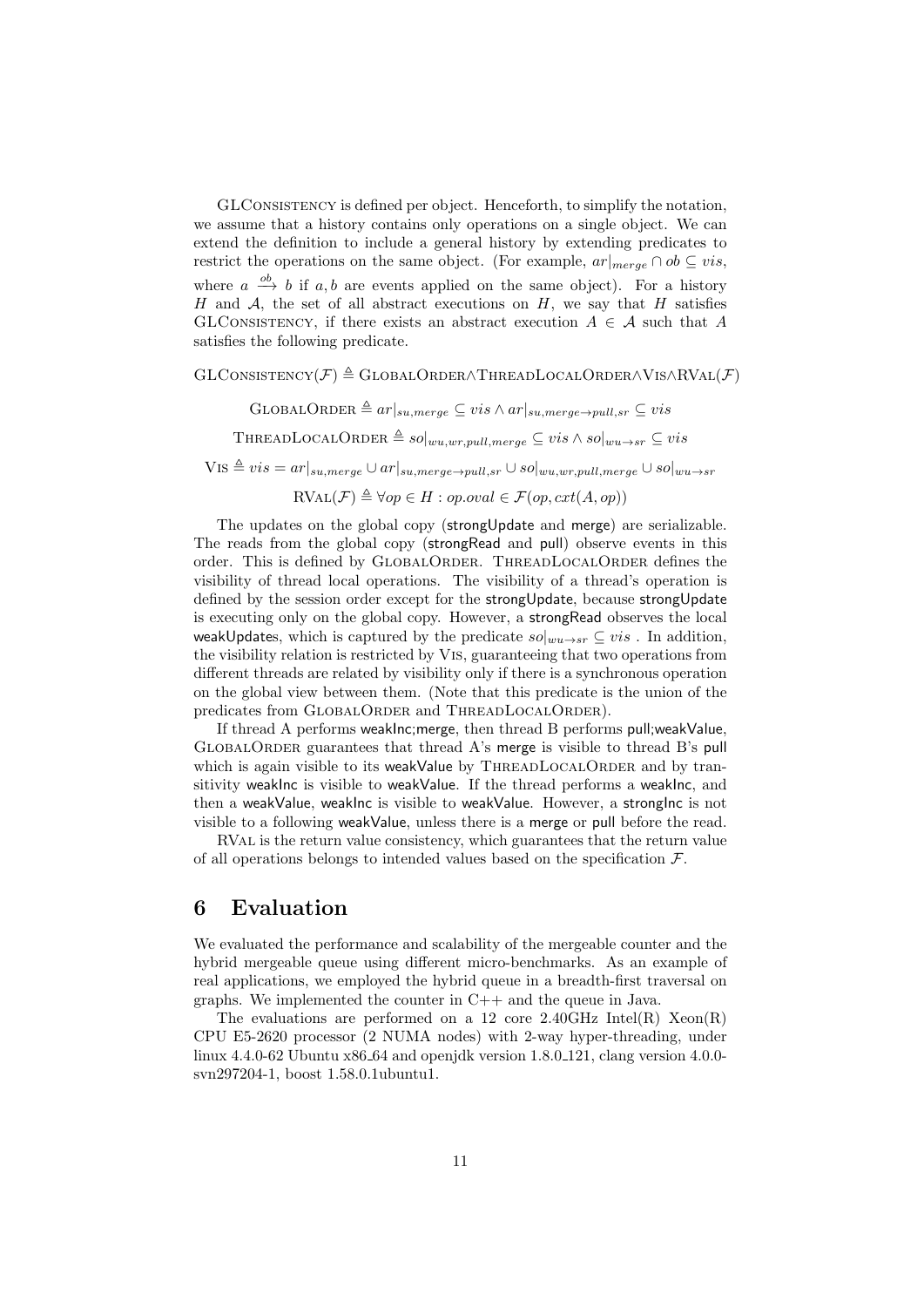<span id="page-11-0"></span>

Figure 3: Throughput vs Overshoot of mergeable counter with different merge frequency.

**Counter** We provide two variants of a mergeable counter and compare them with an atomic counter, implemented using the atomic compare and swap operation. The first version implements a weak mergeable counter, and is based on making threads increment their local count and periodically merge with the global count, also using atomics for efficiency. In the experiment, we allow threads to increment the shared mergeable counter until a *target* value is reached. Since threads might not know about non-merged increments from other threads, they typically end up overshooting the target. For this experiment, the target is set to  $5 \times 10^6$  increments. We evaluated several merge frequencies, labeled with how many local increments are allowed between merges, and measured their throughput and the overshoot from the target. Figure 3 shows that the throughput scales with the number of threads and with the merge frequency. At the same time, the overshoot increases. However, the percentage of the overshoot is small. (Notice that overshoot is upper bound by the number of threads multiplied by the merge frequency, as this reflects at any given time the amount of increments not yet accounted for.) Points in the lines are labeled with the number of threads used. As expected, the system does not scale beyond the point where the number of threads exceeds the number of cores (i.e at 24 threads). Also, note that for a single thread, overshoot is zero and thus the value is outside the logarithmic scale.

Figure 4 shows the throughput of the mergeable counter compared to an atomic counter implemented using compare and swap. The atomic counter never overshoots the *target*, but since threads are always competing on the increment, performance is very low and no speedup is obtained from multi-threading. In contrast, the mergeable counter can scale linearly up to a good fraction of the available concurrency, in particular with merge frequency of  $\geq$  4096.

While some applications could tolerate an overshoot, in general, applications will require a tight target enforcement. To address this, we provide a variant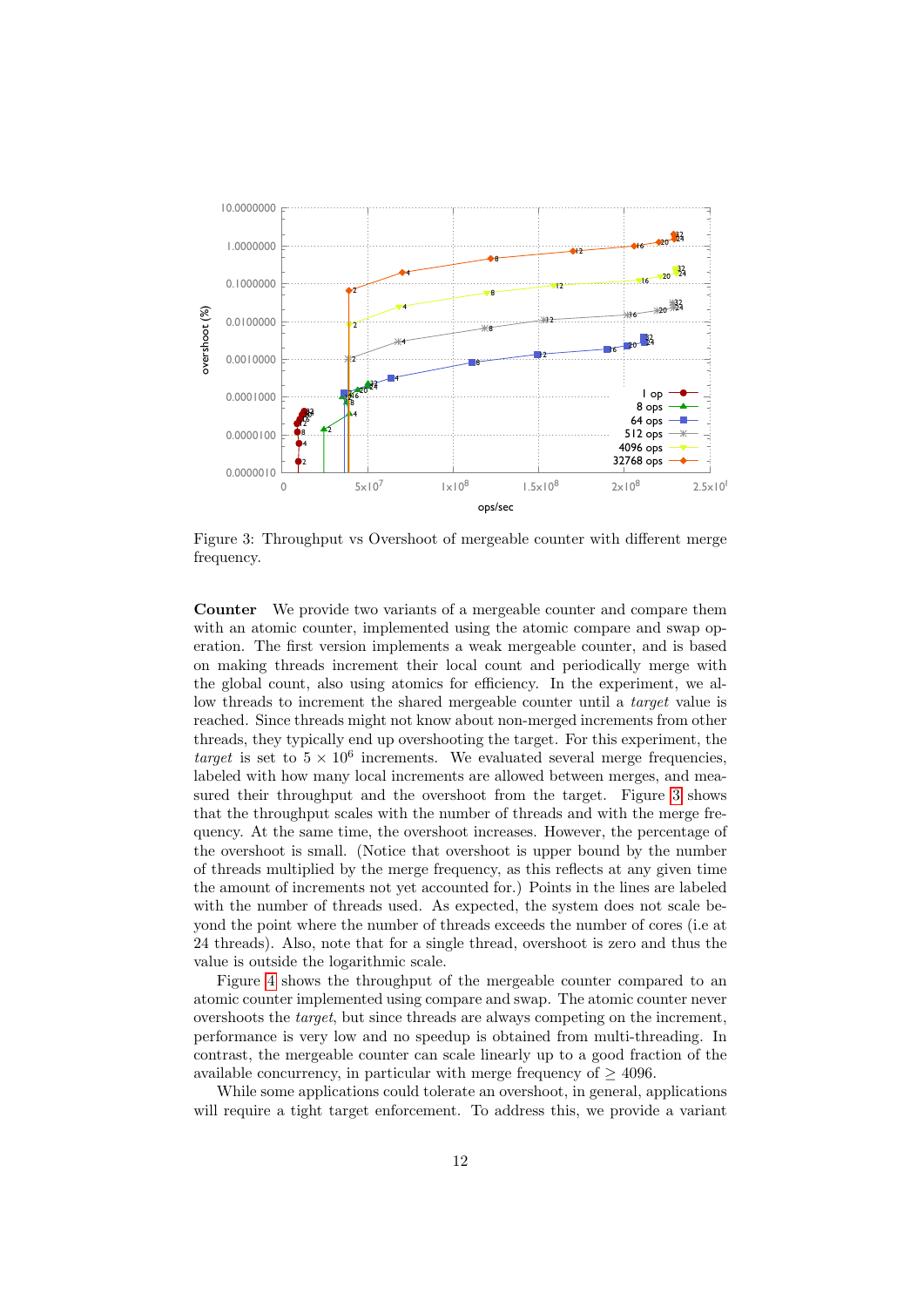<span id="page-12-0"></span>

Figure 4: Throughput of mergeable counter vs atomic counter.



Figure 5: Throughput of hybrid mergeable counter (overshoot free) vs atomic counter.

of the mergeable counter that makes a hybrid use of initial weak local increments and later switches to atomic strong increments when approaching the target. The first thread that, upon the periodic merges, detects that it is close to the target, initiates a barrier synchronization to ensure that all threads have switched to strong operations. Figure 5 shows that under this approach, overshoot is eliminated while the performance is mostly identical to the mergeable counter. In general, the hybrid approach is efficient as long as the target is much larger than the merge frequency, since this limits the proportion of the execution done under linearizability.

**Queue** To evaluate the scalability of hybrid mergeable queue (referred to as mergeable queue), we implemented four different queues in  $Java - 1)$  a lockbased linearizable queue based on Michael and Scott's 2-lock queue  $[14]$ , 2) a lock-based mergeable queue which uses similar 2-lock mechanism, 3) a lock-free linearizable queue adapted from Michael and Scott's lock-free queue [14] and 4) a lock-free mergeable queue. We evaluated the time to do a total of  $5 \times 10^6$ enqueles and dequeues. Figure 6 shows the result, evaluating mergeable queues with different merge frequencies m (a merge is performed by a thread after m enqueues). In this experiment, we forced half of the threads to run on one NUMA node and the other half on the second NUMA node. For both lockbased and lock-free versions, the mergeable queue is faster than the linearizable counterpart. Since this is a high-contention workload, the lock-based version performs better than the lock-free version. Unlike the mergeable counter, increasing merge frequency from 8 to 64 does not improve the performance significantly. The reason is that, *dequeue* is always executed synchronously which shadows the performance gain from asynchronous enqueues.

Breadth-First Traversal A standard breadth-first traversal algorithm using queues can be parallelized using concurrent queues. We evaluated four versions of the algorithm using different queue implementations, that traversed randomly generated graphs of size of  $2 \times 10^6$  vertices and  $2 \times 10^7$  edges. Unlike the micro-benchmark for the queue, there is no fixed merge frequency. The threads merge their local queue at the end of processing each level. Figure 7 shows the speedup of each version compared to a single-threaded implementation. Mergeable queues scale better than their linearizable counterparts. The speedup of the lock-free mergeable queue is significantly higher than that of the others,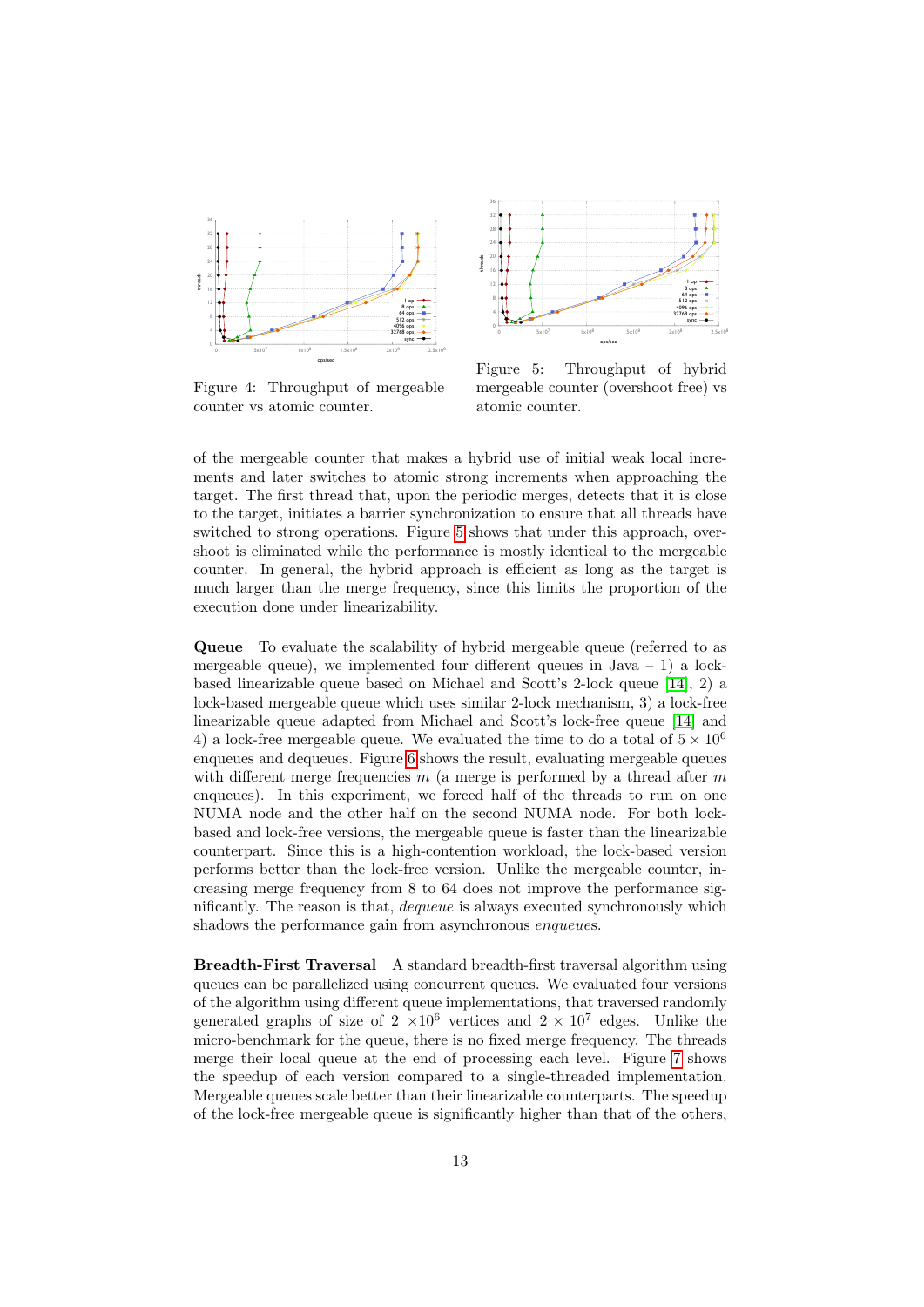<span id="page-13-0"></span>

Figure 6: Queue. LL: linearizable lock-based, LLF: linearizable lock-free, ML: mergeable lock-based, MLF: mergeable lock-free. 1,8,64 - merge frequency for mergeable queues.



Figure 7: Breadth-first traversal on a graph using different queue implementations. LL: linearizable lockbased, LLF: linearizable lock-free, ML: mergeable lock-based, MLF: mergeable lock-free.

and scales almost linearly until 16 threads. Beyond 16 threads, the number of vertices processed by each thread at each level is reduced, as they are divided among the threads, leading to smaller merge frequencies. We believe the sudden drop in the speedup of lock-based queues after 12 threads is due to the additional cost in synchronization to the second NUMA core. Compared to the highcontention micro-benchmark from Figure [6,](#page-13-0) this is a low-contention workload because a significant amount of time is spent in processing the nodes rather than updating the queue.

# 7 Conclusion

An ever-increasing number of cores in combination with heterogeneous access latencies at different cache levels have advanced the spectrum of attainable performance from multi-thread programming. At the same time, this breaks the transparency with respect to data locality. As processor components become more numerous and spatially distributed, the cost of synchronization and communication among distant components will keep increasing in comparison to ones that are more closely located. When building internet-scale distributed systems, similar concerns lead to the design of scalable systems that limit global synchronization and operate locally when possible [\[12\]](#page-15-10).

Incorporating more information about the respective datatype semantics is crucial for datatype designs that are more parsimonious regarding synchronization. CRDTs succeed in capturing datatypes with clear concurrency semantics and are now common components in internet-scale systems. However, they do not migrate trivially to shared-memory architectures due to high computational costs from merge functions, which becomes apparent once network communication is removed.

In this paper, we define the *global-local view* model as base for a framework that allows capturing the semantics of multi-view datatypes. The global-local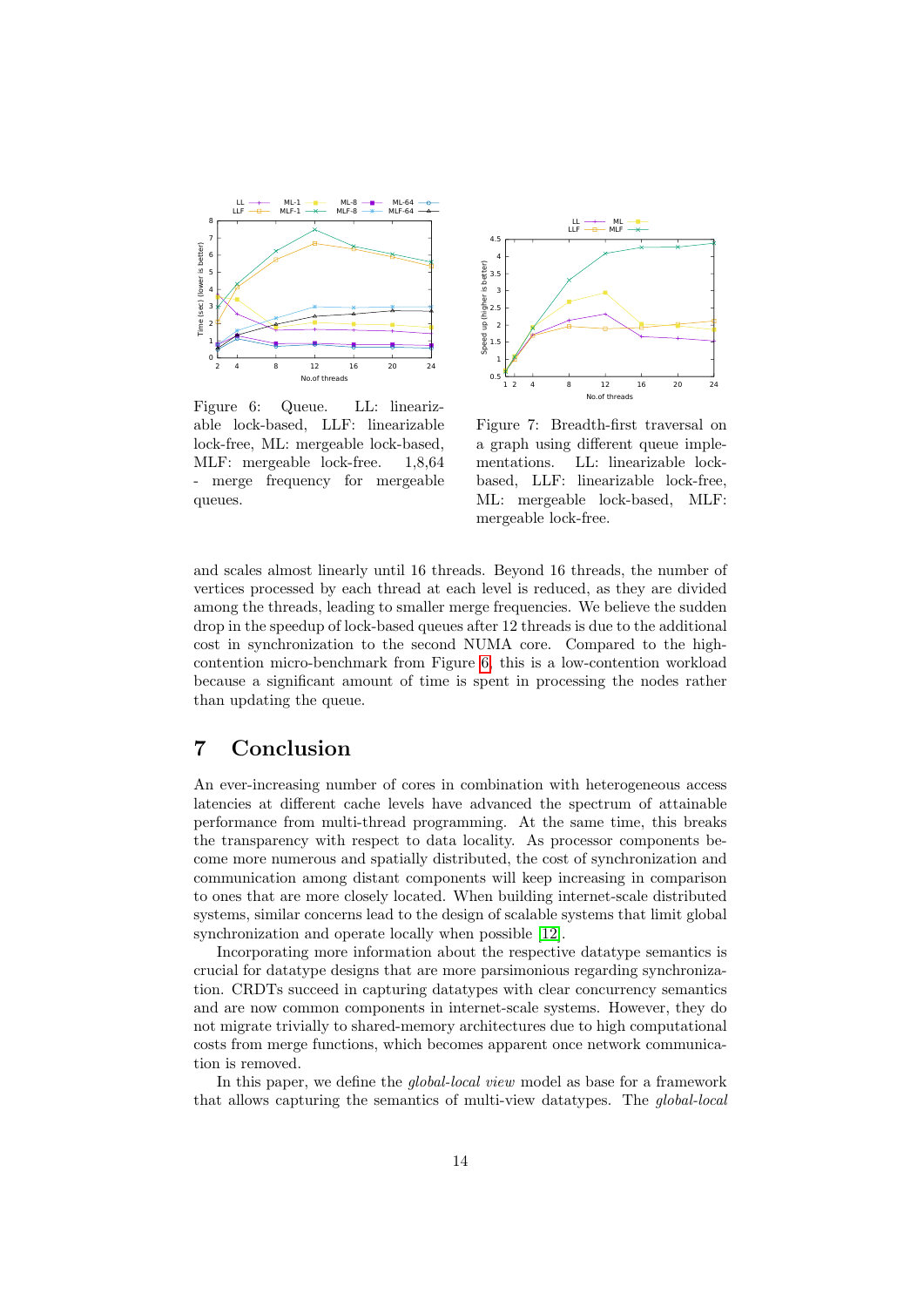view distinguishes between local fast state and distant shared state where operations need to be synchronized. This distinction allows the datatype designer to explore the trade-offs in the design when using weak or strong operations. Our approach enables speedups in order of magnitudes while preserving the datatypes' target behavior. We believe that the examples shown here are just the tip of the iceberg in terms of applicable datatypes. It is quite possible that further increments of the number of components involved will lead to a multi-tier model with more levels than the current binary, local vs global, scheme.

## References

- <span id="page-14-6"></span>[1] Yehuda Afek, Guy Korland, and Eitan Yanovsky. Quasi-linearizability: Relaxed consistency for improved concurrency. In Proceedings of the 14th International Conference on Principles of Distributed Systems, OPODIS'10, pages 395–410, Berlin, Heidelberg, 2010. Springer-Verlag.
- <span id="page-14-7"></span>[2] Amitanand Aiyer, Lorenzo Alvisi, and Rida A. Bazzi. On the availability of non-strict quorum systems. In Proceedings of the 19th International Conference on Distributed Computing, DISC'05, pages 48–62, Berlin, Heidelberg, 2005. Springer-Verlag.
- <span id="page-14-2"></span>[3] Deepthi Devaki Akkoorath and Annette Bieniusa. Transactions on mergeable objects. In Xinyu Feng and Sungwoo Park, editors, Programming Languages and Systems - 13th Asian Symposium, APLAS 2015, Pohang, South Korea, November 30 - December 2, 2015, Proceedings, volume 9458 of Lecture Notes in Computer Science, pages 427–444. Springer, 2015.
- <span id="page-14-3"></span>[4] Deepthi Devaki Akkoorath and Annette Bieniusa. Highly-scalable concurrent objects. In Proceedings of the 2Nd Workshop on the Principles and Practice of Consistency for Distributed Data, PaPoC '16, pages 13:1–13:4, New York, NY, USA, 2016. ACM.
- <span id="page-14-0"></span>[5] Silas Boyd-Wickizer, Austin T. Clements, Yandong Mao, Aleksey Pesterev, M. Frans Kaashoek, Robert Morris, and Nickolai Zeldovich. An analysis of linux scalability to many cores. In Proceedings of the 9th USENIX Conference on Operating Systems Design and Implementation, OSDI'10, pages 1–16, Berkeley, CA, USA, 2010. USENIX Association.
- <span id="page-14-4"></span>[6] Sebastian Burckhardt, Alexandro Baldassin, and Daan Leijen. Concurrent programming with revisions and isolation types. In *Proceedings of the* ACM International Conference on Object Oriented Programming Systems Languages and Applications, OOPSLA '10, pages 691–707, New York, NY, USA, 2010. ACM.
- <span id="page-14-1"></span>[7] Sebastian Burckhardt, Alexey Gotsman, Hongseok Yang, and Marek Zawirski. Replicated data types: Specification, verification, optimality. In Proceedings of the 41st ACM SIGPLAN-SIGACT Symposium on Principles of Programming Languages, POPL '14, pages 271–284, New York, NY, USA, 2014. ACM.
- <span id="page-14-5"></span>[8] Sebastian Burckhardt, Daan Leijen, Jonathan Protzenko, and Manuel Fähndrich. Global Sequence Protocol: A Robust Abstraction for Replicated